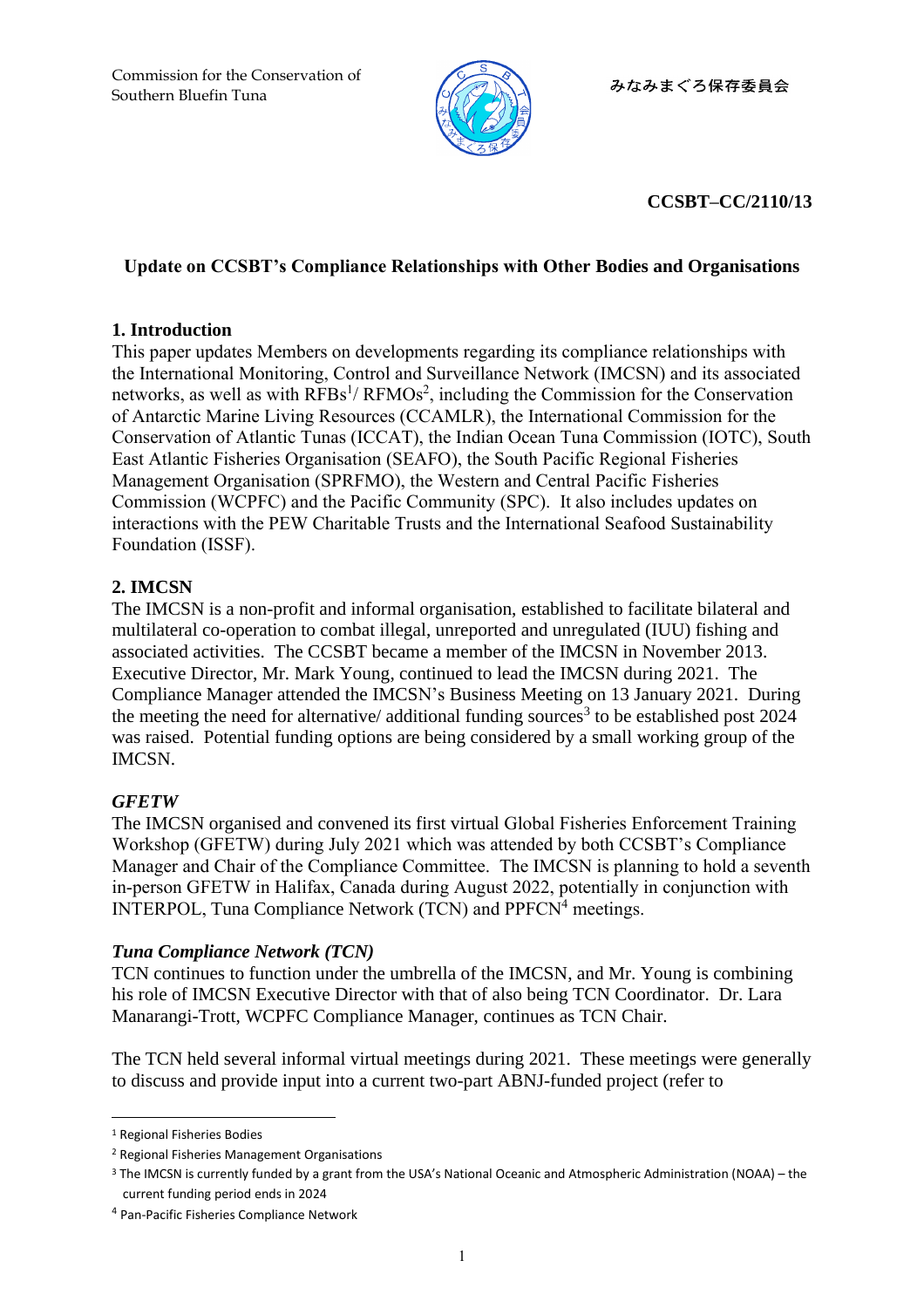**Attachment A**) which is to conduct a comparative review of the different compliance assessment processes implemented by the various tuna RFMOs (tRFMOs).

Note that the informal IUU Vessel List update notification system<sup>5</sup> initiative set up by TCN during 2020 between all tuna and many non-tuna RFMO compliance colleagues, including all the organisations the CCSBT cross-lists with (as well as with the General Fisheries Commission for the Mediterranean - GFCM), continues to be used frequently, and has proven to be a useful forum for requesting supplementary details about (cross-)listed vessels as necessary.

### *Pan-Pacific Fisheries Compliance Network (PPFCN)*

<span id="page-1-0"></span>One suggestion that arose at the first virtual Pew Charitable Trusts/ International Seafood Sustainability Foundation (ISSF) joint Expert Workshop on 'Best Practices in Compliance in RFMOs' held in September 2020<sup>6</sup> was the potential formation of a an informal Pacific RFMO<sup>7</sup> Compliance Network group similar to the TCN.

The IMCSN followed up on this discussion and determined there was sufficient interest to convene an informal inaugural meeting of a Pacific group of RFMOs<sup>[7](#page-1-0)</sup>. Mr. Randy Jenkins of SPRFMO was subsequently elected as the inaugural Chair and the group met informally several times during 2021. An Operational Framework was drafted and agreed and some interested organisations, including the CCSBT, advised they would present this Operational Framework to their Members. A copy of the PPFCN Operational Framework<sup>8</sup> is attached for CCSBT Members' information (**Attachment B** 9 ).

Confirmed participants of the PPFCN to date include the officers responsible for compliance of the CCAMLR, the North Pacific Anadromous Fish Commission (NPAFC), the North Pacific Fisheries Commission (NPFC), the Inter-American Tropical Tuna Commission (IATTC), SPRFMO and the WCPFC. There are no financial commitments associated with this group.

The CCSBT Secretariat requests that CC16 consider the attached Operational Framework and recommend whether it supports the CCSBT's Compliance Manager participating in the informal, voluntary PPFCN.

### **3. CCAMLR, ICCAT, IOTC and SEAFO**

The CCSBT Secretariat has had regular interactions with CCAMLR, ICCAT, IOTC and SEAFO Secretariat compliance personnel since CC15, primarily concerning IUU Vessel Lists and cross-listing matters.

### **4. WCPFC/ SPC**

A Transhipment Memorandum of Cooperation<sup>10</sup> (MoC) with WCPFC was signed by both the CCSBT and WCPFC Chairs during 2017 but has not yet been operationalised. In relation to this, the Compliance Manager attended a virtual meeting of the Tuna Fishery Data Collection Committee (Longline Electronic Monitoring Compliance Data and Transhipment Standards Workshop<sup>11</sup>) hosted by the Pacific Community (New Caledonia) between  $18 - 20$  November 2020. Further details are provided in paper CCSBT–CC/2110/07.

<sup>5</sup> To complement the already established formal notification systems such as formal letters to RFMOs and website postings <sup>6</sup> Refer to section 5 of paper CCSBT-[CC/2010/13](https://ccsbt.sharepoint.com/staff/Susie/CCSBT28/CC16/13%20-%20Compliance%20Relationships%20with%20Other%20Organisations/Bob/CCSBT–CC/2010/13)

<sup>7</sup> Including organisations with a conservation agreement with some attributes of an RFMO

<sup>8</sup> Which is based on the TCN operational framework

<sup>9</sup> CCSBT is included in square brackets and highlighted in grey as its participation in the group has not yet been confirmed <sup>10</sup> Memorandum of Cooperation (MoC) on the Endorsement of WCPFC Regional Observer Programme Observers for

Observing Transshipments of Southern Bluefin Tuna on the High Seas of the WCPFC Convention Area

<sup>&</sup>lt;sup>11</sup> The report is available [here](https://oceanfish.spc.int/en/meetingsworkshops/dcc/512-ll-em-compliance-data-and-transhipment-standards-workshop-2020)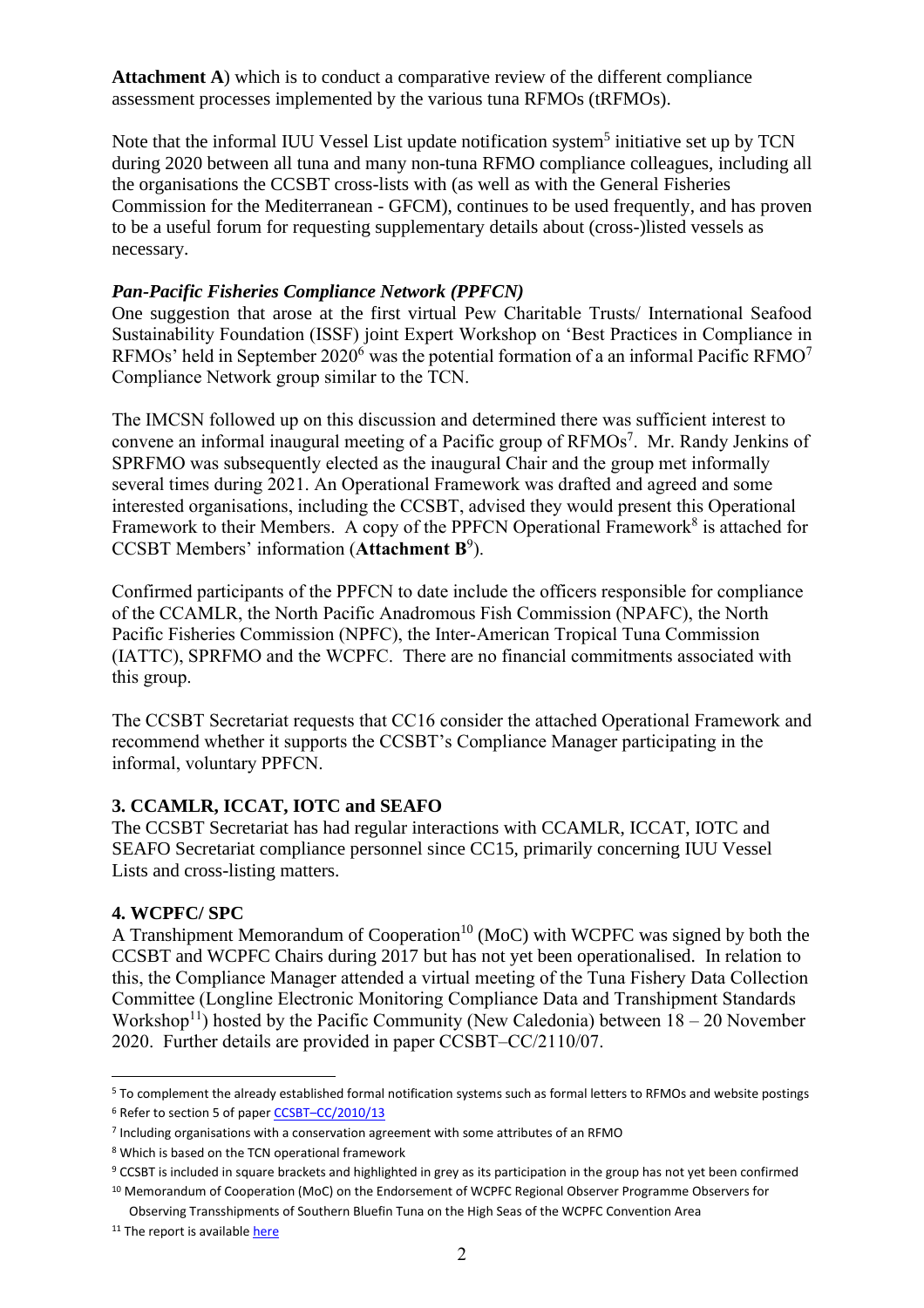### **5. Pew Charitable Trusts/ ISSF Workshop**

The Compliance Manager and Chair of the CCSBT Compliance Committee (CC) attended the second virtual Pew Charitable Trusts/ International Seafood Sustainability Foundation (ISSF) joint Expert Workshop on 'Best Practices in Compliance in RFMOs', held virtually during March 2021. The workshop theme was to examine the role of transparency in strengthening compliance in  $RFMOs^{12}$ .

### **6. Seafood and Fisheries Emerging Technology (SAFET)**

The Compliance Manager attended two short virtual SAFET 2021 sessions: #4 Increasing the Transparency of the Seafood Supply Chain (19/02/2021) and #6 Technologies for Monitoring, Control, and Surveillance (MCS) on 09/04/2021.

## **7. Trygg Mat Tracking (TMT)**

TMT hosts a combined IUU Vessel List on its website<sup>13</sup> which it describes as, "*the best available, up to date information on all fishing vessels that appear on the IUU vessels lists published by Regional Fisheries Management Organisations (RFMOs) and related organisations."*

<span id="page-2-0"></span>The Compliance Manager had several interactions with TMT during early 2021 primarily to try to ensure that TMT's website is displaying up-to-date information with respect to CCSBT and its relatively newly created IUU Vessel List<sup>14</sup>. The CCSBT is not currently included in the main search screen of RFMO<sup>15</sup> IUU Lists that can be searched directly on TMT's website due to CCSBT's IUU list consisting entirely of cross-listed vessels. However, CCSBT crosslistings are generally (but not always<sup>16</sup>) displayed in the TMT when searching for specific vessels.

During 2021 the TCN also had some discussions with TMT concerning the possibility of developing a process to assist RFMO personnel to cross-check whether authorised vessels being submitted to the RFMO<sup>[15](#page-2-0)</sup> Secretariats are listed on other RFMOs' IUU Lists. In addition, the possibility of sending automated de-listing alerts (when IUU vessels are delisted by the source-listing organisation) to relevant cross-listing RFMOs was discussed. No progress was made on either of these proposals.

### **8. Recommendations**

CC16 is invited to:

- Note the CCSBT's Compliance Relationships with other bodies and organisations; and
- Consider and decide whether to endorse the CCSBT's Compliance Manager participating in the informal, voluntary PPFCN which is based on the existing TCN model.

## **Prepared by the Secretariat**

<sup>&</sup>lt;sup>12</sup> The workshop report is not yet available

<sup>13</sup> Availabl[e here](https://www.iuu-vessels.org/)

<sup>14</sup> Which currently only includes cross-listed IUU vessels

<sup>15</sup> Including organisations with a conservation agreement with some attributes of an RFMO

<sup>16</sup> The Secretariat plans to re-contact TMT to follow-up further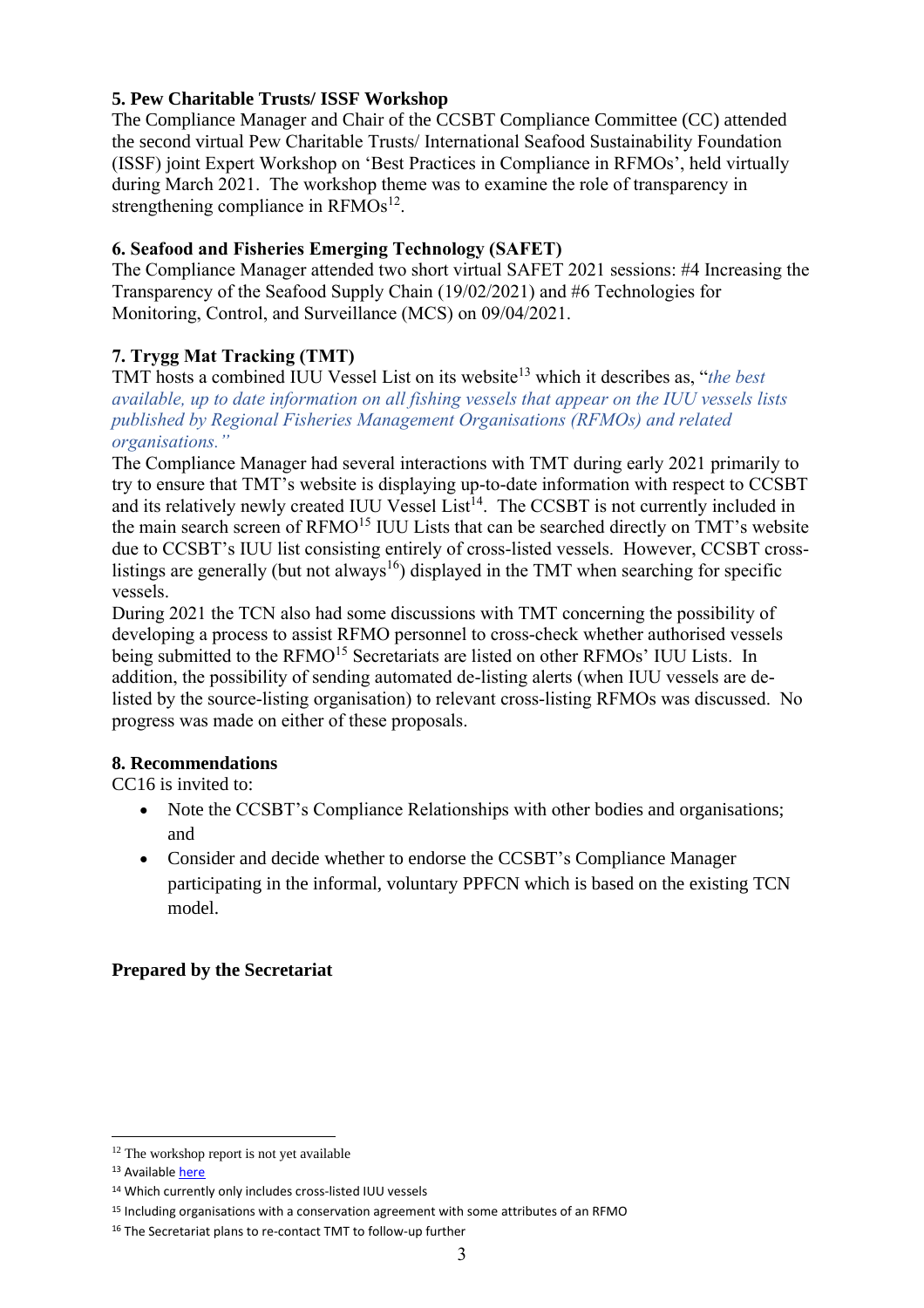## Sustainable Management of Tuna Fisheries and Biodiversity Conservation in the ABNJ - Compliance Assessment Study

#### Introduction

The five-year Sustainable Management of Tuna Fisheries and Biodiversity Conservation in the ABNJ Project (the Project), representing a second phase from an earlier project, is one of 5 projects to be funded by the Global Environment Facility (GEF) under the Common Oceans Sustainable Utilization and Conservation of Biodiversity in ABNJ Program with the Food and Agriculture Organization of the United Nations (FAO) as the implementing agency. The Project harnesses the efforts of a large and diverse array of partners, including the tuna Regional Fisheries Management Organizations (RFMOs), governments, inter-governmental and non-governmental organisations, and private sector.

The objective of the proposed project is to achieve responsible, efficient, and sustainable tuna production and biodiversity conservation in the ABNJ in face of a changing environment. The Project would have three technical components. These are: (i) strengthened management of tuna fisheries, (ii) new tools and improved capacities to tackle IUU fishing and improve compliance and (iii) reduction of environmental impacts of tuna fisheries. These technical components would be supported by a fourth component covering KM, Communication and M&E. The main expected project outcomes are the following: (i) major tuna stocks are increasingly managed according to the precautionary approach through the use of harvest strategies/management procedures; (ii) tuna RFMOs are progressively committed to EAFM though development/adoption of implementation plans that also consider climate change impacts; (iii) RFMOs are exchanging technical knowledge on topics of global relevance; (iv) fisheries are further incentivized to follow more sustainable practices; (v) human capacity for MCS in t-RFMO member states are strengthened for consistent application of fisheries control and enforcement; (vi) improved compliance monitoring processes using lessons learned and the sharing of experiences across t-RFMOs (vii) innovative tools are being used to strengthen fisheries monitoring and traceability of fisheries products; (viii) integrated fisheries and biodiversity tools are enhancing the sustainable management of sharks and rays; (ix) environmentally sound gear types are identified and progressively implemented; (x) appropriate mitigation techniques are widely and effectively applied to mitigate impacts to bycatch species; and (xi) new policies and standards contribute to the minimization of marine waste from fishing gear. The total cost of this 5-year project is USD 146.8 million of which the GEF grant represents USD 14.7 million. Key implementation partners include: the 5 t-RFMOs, World Wildlife Fund (WWF), International Seafood Sustainability Foundation (ISSF), Bird Wildlife International (BLI) and the US National Oceanic and Atmospheric Agency (NOAA).

#### The Tuna Compliance Network

The Tuna Compliance Network (TCN) is comprised of a Core Group of officers responsible for compliance from the five tuna RFMOs (tRFMOs), as well as an Extended Group of invited officers responsible for compliance in non-tuna RFMOs and invited Monitoring, Control and Surveillance (MCS) experts. The stated objective of the TCN is to facilitate communication and cooperation between Network members with the objective of sharing best practice compliance processes associated mainly with, but not limited to, existing tRFMO conservation and management measures. Among the stated goals for the TCN are to facilitate communication and information exchange; foster joint efforts, including sharing the development of common tools and procedures and best practice compliance methodologies; and to improve awareness of new and existing measures, procedures, and technologies within RFMOs. Since the establishment of the TCN in 2016/17, it has been supported by the Common Oceans Areas Beyond National Jurisdiction (ABNJ) Tuna Project and is hosted within the International MCS Network.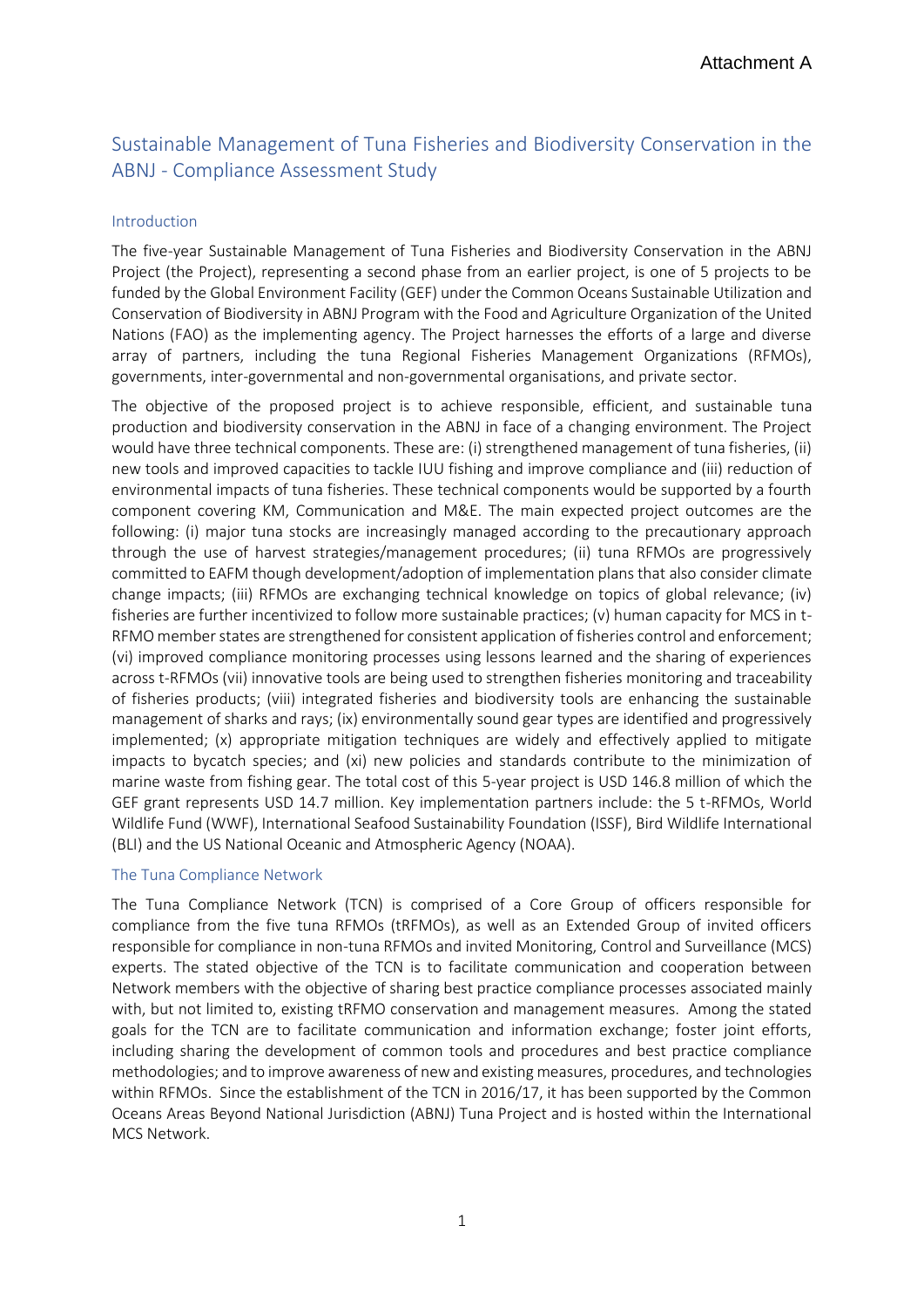#### Compliance Assessment Study

With the recent submission and projected approval of the project's Child Project Concept (CPC) by the GEF Council (in early June 2020), the emphasis has now shifted from the development of the project's concept to detailed project design that in turn will provide the technical basis for the development of FAO's Project Document (PRODOC) and GEF's CEO Endorsement Template. The Compliance Assessment Study will contribute specifically to developing the concept for output (vi) referred above on improved compliance monitoring processes. The overall objective of the Compliance Assessment Study is to carry out a comparative assessment of compliance reviews in t-RFMOs, considering Conservation and Management Measures (CMMs) and compliance rates. FAO will support this work which is in line with agreed workplan of the Core Group of the TCN.

The Compliance Assessment Study is being progressed in two parts.

#### Part  $1^1$  (in progress, finalisation pending)

The first part focused on several specific tasks including:

- 1. Identify and conduct a comparative analysis of (including tabulating) key commonalities between the different tRFMOs' active CMMs, compliance policies and/or guidelines such as, but not limited to, mandatory catch and fishing activity recording and submission (including Ecologically Related Species – ERS data), vessel authorisation, IUU listing and VMS, transhipment, port inspections, electronic monitoring, information sharing, compliance assessment, corrective actions, and sanctions. Ideally commonalities would be highlighted at both a very high level (*e.g.,* catch and vessel controls), as well as further broken down to commonalities between tRFMOs' individual CMMs/ policies/ guidelines within those broader high-level groupings.
- 2. Identify and conduct a comparative analysis of commonalities and "best practice" examples in the presentation of information conveying outcomes of compliance assessments in the tRFMOs, including in the preparation and promulgation of related reports by the respective Secretariats.
- 3. Identify and conduct a comparative analysis of any existing or new innovative compliance assessment processes used or being contemplated by any of the t-RFMOs which could be of potential benefit to the compliance work and effectiveness of the other tRFMOs, including annual monitoring systems and processes.
- 4. Identify and summarise CMMs and broad categories of CMMs which members/Contracting Parties or Cooperating non-Contracting Party (CPC) have historically had the most difficulty in demonstrating compliance with and identify any specific issues that appear to pose systemic problems.
- 5. Identify and describe commonalities in RFMO membership/CPCs broken down into broad categories such as, but not limited to; coastal/small island States, distant water fishing nations, developed/developing countries, etc.
- 6. Identify and describe any commonalities between CPCs/group(s) of CPCs related to difficulties in achieving compliance with existing CMMs and/or broad categories of CMMs.

<sup>&</sup>lt;sup>1</sup> Commenced in January 2021, awaiting finalisation pending the outcomes of Part 2 of the study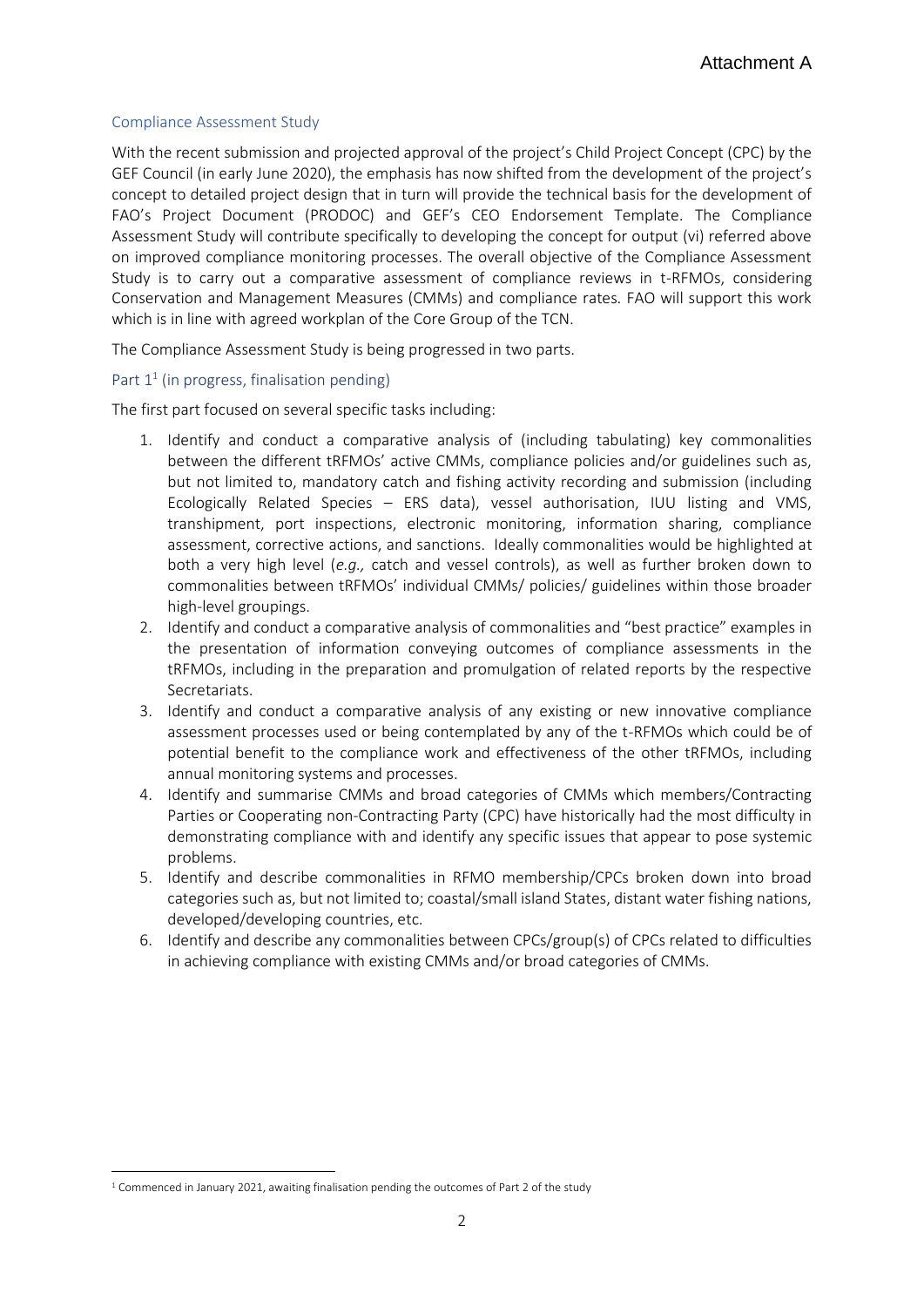#### Part 2<sup>2</sup> (in progress)

The Second part of the study is focusing on several additional tasks including:

- 1. Undertake a detailed comparative analysis of commonalities and differences across existing tRFMO obligations focusing on the following broad categories:
	- target species management, catch and effort limits and reporting for target species;
	- reporting in respect of non-target species including Ecologically Related Species (ERS) and ecosystem impacts;
	- by-catch mitigation and non-target species conservation measures; and
	- key monitoring, control and surveillance (MCS) measures.
- 2. Undertake additional analysis of compliance trends across the tRFMOs including developing a standard and repeatable methodology to carry out this analysis.
- 3. Undertake an analysis of the size, composition and areas of operation and fishing effort of parties' fishing vessels and fleets authorized to operate in the tRFMOs to include any spatial and temporal characteristics.
- 4. Undertake research and analysis to identify specific issues that impact parties' ability to implement and comply with tRFMO obligations.
- 5. Undertake a comparative assessment of the tRFMO provisions relating to the special needs of developing states including how these have been applied for the last ten years. Identify specific benefits these provisions have provided developing states and how they can be strengthened and better applied.
- 6. Undertake a comparative assessment of the data confidentiality provisions of the tRFMOs and how these impact the compliance assessment processes. Identify specific provisions that create impediments to effective compliance assessment and how the provisions may be adapted and improved.
- 7. Outline the range of existing data sharing agreements, Memorandums of Cooperation (MoC), Memorandums of Understanding (MoU), the tRFMOs have established, both between themselves, as well as with other RFMOs or organizations, how these agreements are implemented to improve compliance assessments, and identify any specific provisions that could be included in them to improve their overall effectiveness.
- 8. Document the processes that relate to the development, adoption and review of obligations including the roles and responsibilities of parties, secretariats, other stakeholders and the tRFMO bodies (compliance committees, scientific committees and commissions).

The above tasks should be carried out in close coordination with the compliance managers of each t-RFMO and the Core Group of the TCN will be responsible for:

- 1. The respective compliance managers will provide relevant data and information<sup>3</sup> needed to carry out the analysis and provide guidance/inputs to FAO on how to the address the various tasks;
- 2. The TCN will hold kick-off meetings for each part of the study with FAO to discuss methodology, approach, planning, and coordination to agree on an effective time plan for the work.
- 3. The TCN will review the interim reports for each part of the study at the mid-point of the work timetable to provide input and feedback that will help guide the work of FAO in meeting the overall goals, objectives, and interests of the TCN.
- 4. The TCN will review the draft final reports at the end of the work timetable to provide input and feedback on the work conducted which FAO can address and incorporate in the final draft prior to submission to FAO and acceptance of the study.

<sup>2</sup> Commenced in July 2021

<sup>&</sup>lt;sup>3</sup> Considering any confidentiality restrictions.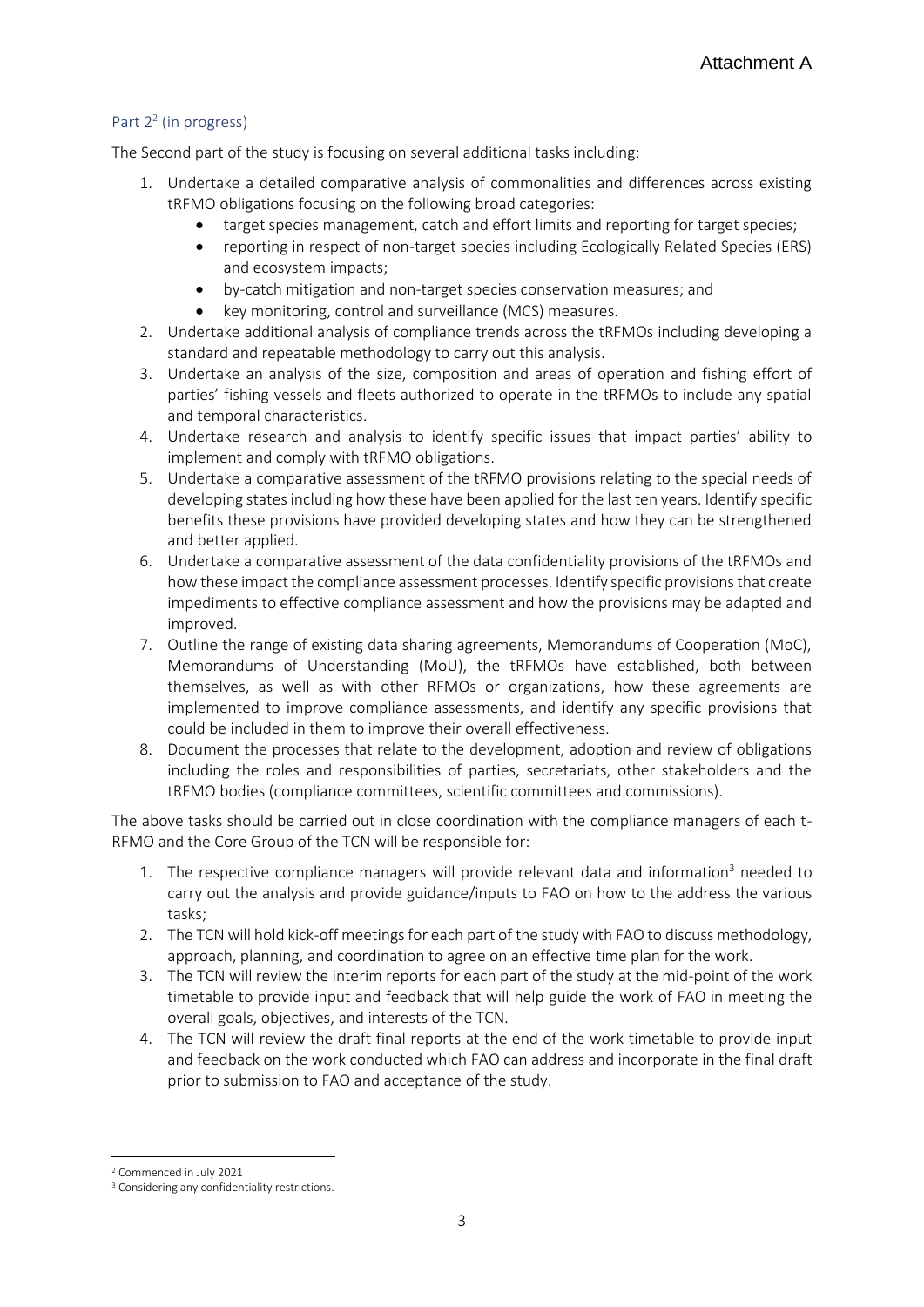#### **Outputs**

The findings resulting from the specific tasks identified above will either be presented in separate reports for Parts 1 and 2 of the study, and/or synthesised into a single final report for Parts 1 and 2 combined. The study findings will provide the basis for recommendations on any processes that could be implemented to assist parties, commissions, and secretariats to become more effective in achieving consistently high levels of compliance with their conservation and management objectives.

#### Timelines

Part 1 of the Compliance Assessment Study commenced in January 2021 and is ongoing in parallel with the second part that commenced in July 2021. All work is expected to be finalised in January 2022.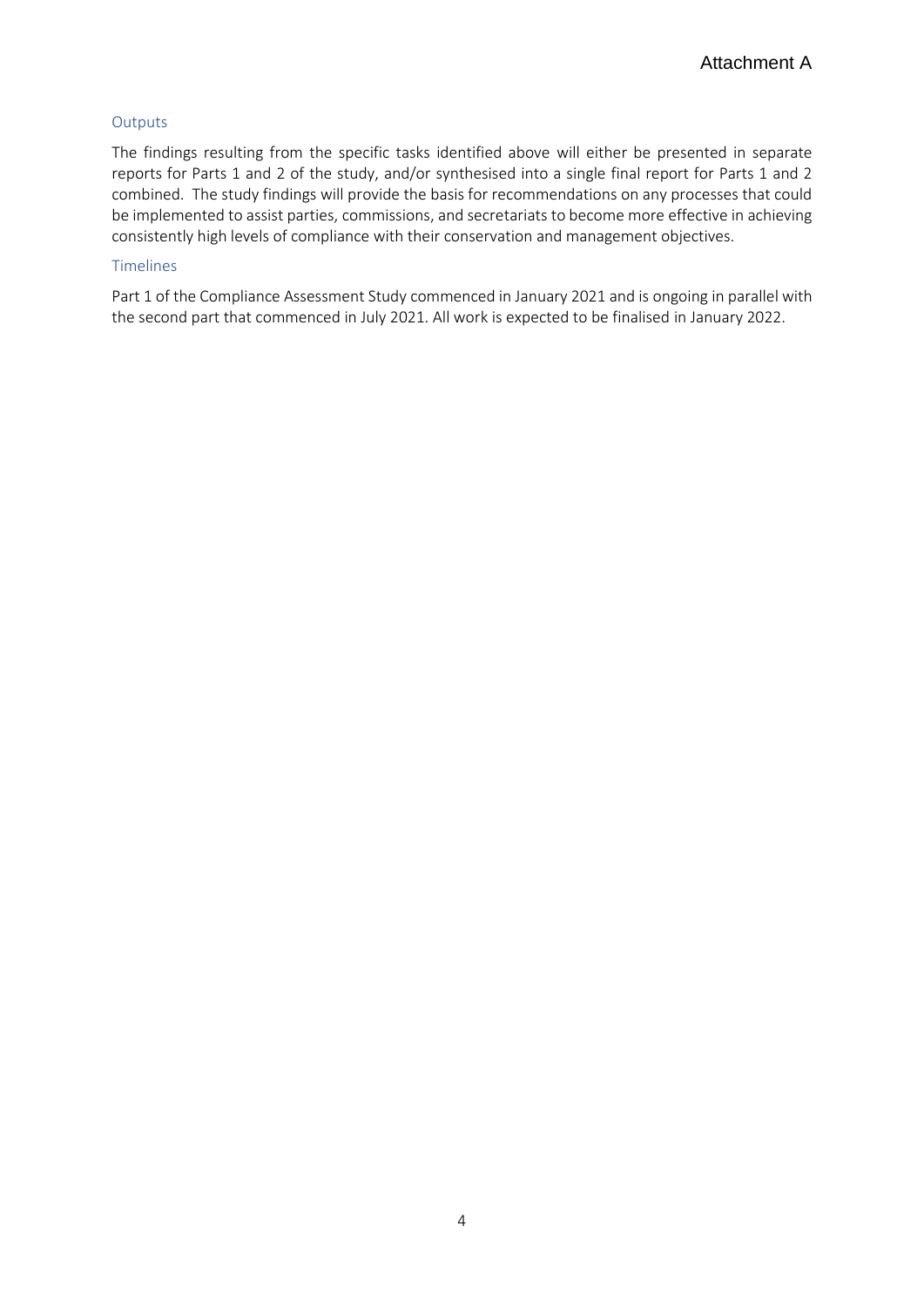# **Pan-Pacific Fisheries Compliance Network** Operational Framework 01 March 2021

## **1. Scope**

The Pan-Pacific Fisheries Compliance Network (hereafter referred to as the "PPFCN") is an informal, voluntary network comprised of a Core Group of officers responsible for compliance within the RFMO<sup>1</sup> Secretariats<sup>2</sup> that have overlapping waters or jurisdictions within the Pacific Ocean region. The PPFCN shall also consist of an Extended Group of invited officers responsible for compliance in other RFMOs, invited Monitoring, Control and Surveillance (MCS) experts, and any other relevant experts that may support the work and objectives of the PPFCN. From its inception, the PPFCN will be supported by the International MCS (IMCS) Network<sup>3</sup>.

## **2. Objective**

The PPFCN is established to facilitate informal communication, collaboration, and cooperation between PPFCN Core Group members with the primary objective of sharing information about effective compliance processes associated mainly with, but not limited to, "best practice" processes and existing RFMO conservation and management measures, as well as enabling more effective and efficient means of sharing other relevant data and information between the Core Group RFMOs where appropriate<sup>4</sup>.

## **3. General Organization**

The PPFCN shall consist of:

- a) A Core Group led by a Chairperson;
- b) An Extended Group; and
- c) An IMCS Network Coordinator who supports the work of the PPFCN.

**[and the Commission for the Conservation of Southern Bluefin Tuna (CCSBT) ]**

 $^{\rm 1}$  Reference to RFMO also includes organizations with a conservation agreement with some attributes of an RFMO

<sup>2</sup> The initial RFMOs of the PPFCN consist of the Inter-American Tropical Tuna Commission (IATTC), Commission for the Conservation of Antarctic Marine Living Resources (CCAMLR), North Pacific Anadromous Fish Commission (NPAFC), North Pacific Fisheries Commission (NPFC), South Pacific Regional Fisheries Management Organization (SPRFMO), the Western and Central Pacific Fisheries Commission (WCPFC)

 $^3$  The IMCS Network has and continues to provide similar support to the Tuna Compliance Network, the model for an informal networking forum upon which the PPFCN was formed.

<sup>&</sup>lt;sup>4</sup> Recognizing that the informal PPFCN is not the forum within which relevant information and/or data would be shared between RFMOs and does not replace formal mechanisms such as MOU/MOAs developed, agreed, and implemented in accordance with RFMO constructs and requirements.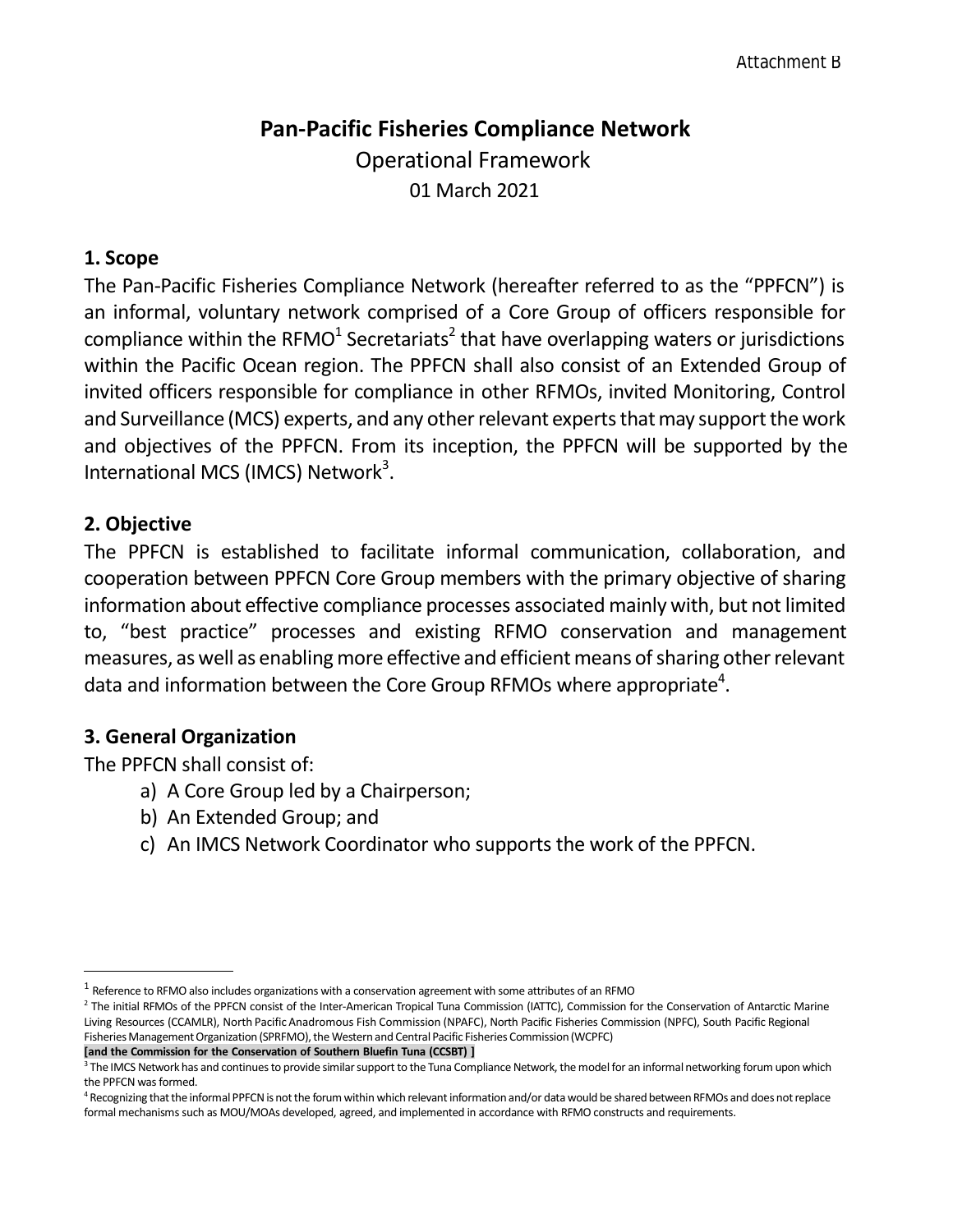## **3.1 Core Group**

The Core Group shall:

- a) Be composed of those officers responsible for compliance from each of the RFMO Secretariats that form the PPFCN;
- b) Participate voluntarily in all discussions and work related to the PPFCN and its goals and objectives; and
- c) Operate by consensus.

## **3.2 Chairperson**

The Chairperson shall be elected from among the members of the Core Group for a period of one year with the possibility of one re-appointment or any other period as agreed by consensus by the Core Group. The Chairperson shall have the following duties:

- a) Convene and Chair meetings of the Core Group or of the Core and Extended Groups combined. Note: To the extent possible, all meetings or workshops of the PPFCN will be coordinated in conjunction with, or in the margins of, other international meetings or workshops involving members of the Core Group and/or virtually so as to minimize costs to RFMOs;
- b) Prepare draft agendas for meetings of the PPFCN with assistance provided by the IMCS Network Coordinator;
- c) Approve a report of the proceedings of each meeting of the PPFCN; and
- d) Ensure, especially in the interval between meetings, that any Work Plan developed by the PPFCN is carried out efficiently and in accordance with PPFCN goals and objectives.

## **3.3 Extended Group**

The Core Group may invite experts to join the Extended Group, including:

- a) Officers responsible for compliance in the Secretariats of other RFMOs;
- b) External MCS experts as agreed upon by the Core Group;
- c) Other experts on a short-term basis (e.g. Compliance Committee Chair or Science, IT/Data Managers and Legal Advisors), who can inform and support the work of the PPFCN based on their experience and expertise; and
- d) Designated representatives from funding organizations that provide direct financial support to the work of the PPFCN.

## **3.4 IMCS Network Coordinator and associated support to the PPFCN**

The PPFCN shall be supported by a Coordinator and staff provided through the IMCS Network. The IMCS Network shall support the PPFCN and the implementation of its Work